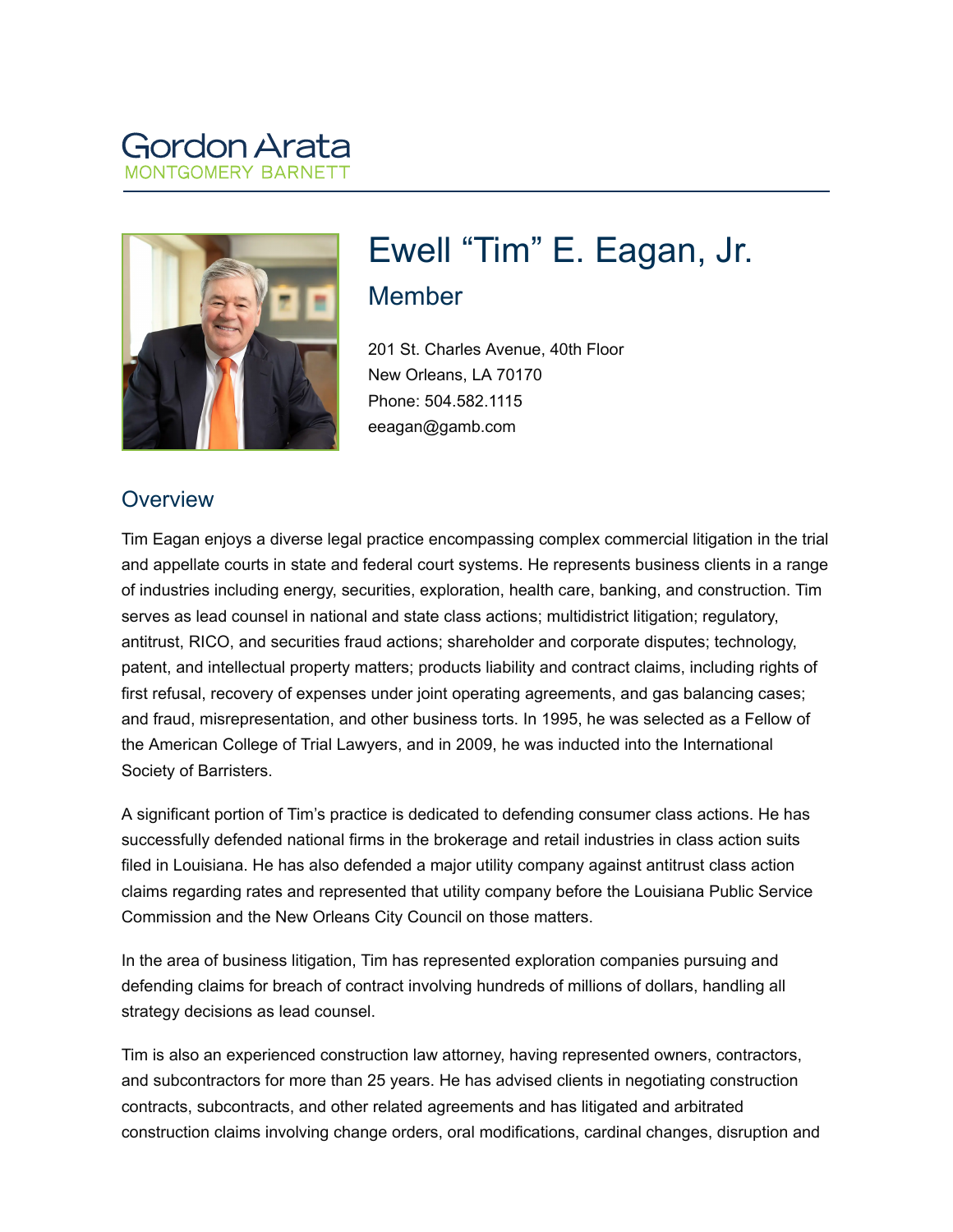

delay claims, and scheduling issues. He has also assisted clients with filing, enforcing, and resolving construction liens.

In February 2022, Tim was designated a BTI Client Service All-Star. Tim has been ranked in the prestigious *Chambers USA: America's Leading Lawyers for Business* since 2008 for Litigation: General Commercial. In 2022, Chambers noted that he "represents banking, energy, healthcare and construction sector clients in an array of disputes, including multidistrict litigation. They quoted a source as saying, "[Tim] is one of the great lawyers in New Orleans." He is also ranked in *The Best Lawyers in America.*

In law school, Tim served on the Georgetown Law Journal. Prior to law school, he served as a Lieutenant in the U.S. Navy from 1969 to 1973.

#### **Practices**

- Antitrust and Trade Regulation
- Appellate
- Arbitration and Mediation
- Banking
- Class Actions
- Commercial Litigation
- Corporate and Securities Litigation
- Employment
- Environmental and Toxic Torts
- Insurance
- Oil, Gas and Energy Litigation and Arbitration
- Products Liability

### Admissions

- California
- Louisiana

# **Education**

- Georgetown University Law Center, J.D. 1975
- Tulane University, B.A. 1969

#### **Industries**

- Banking
- Construction
- Energy and Natural Resources
- Insurance